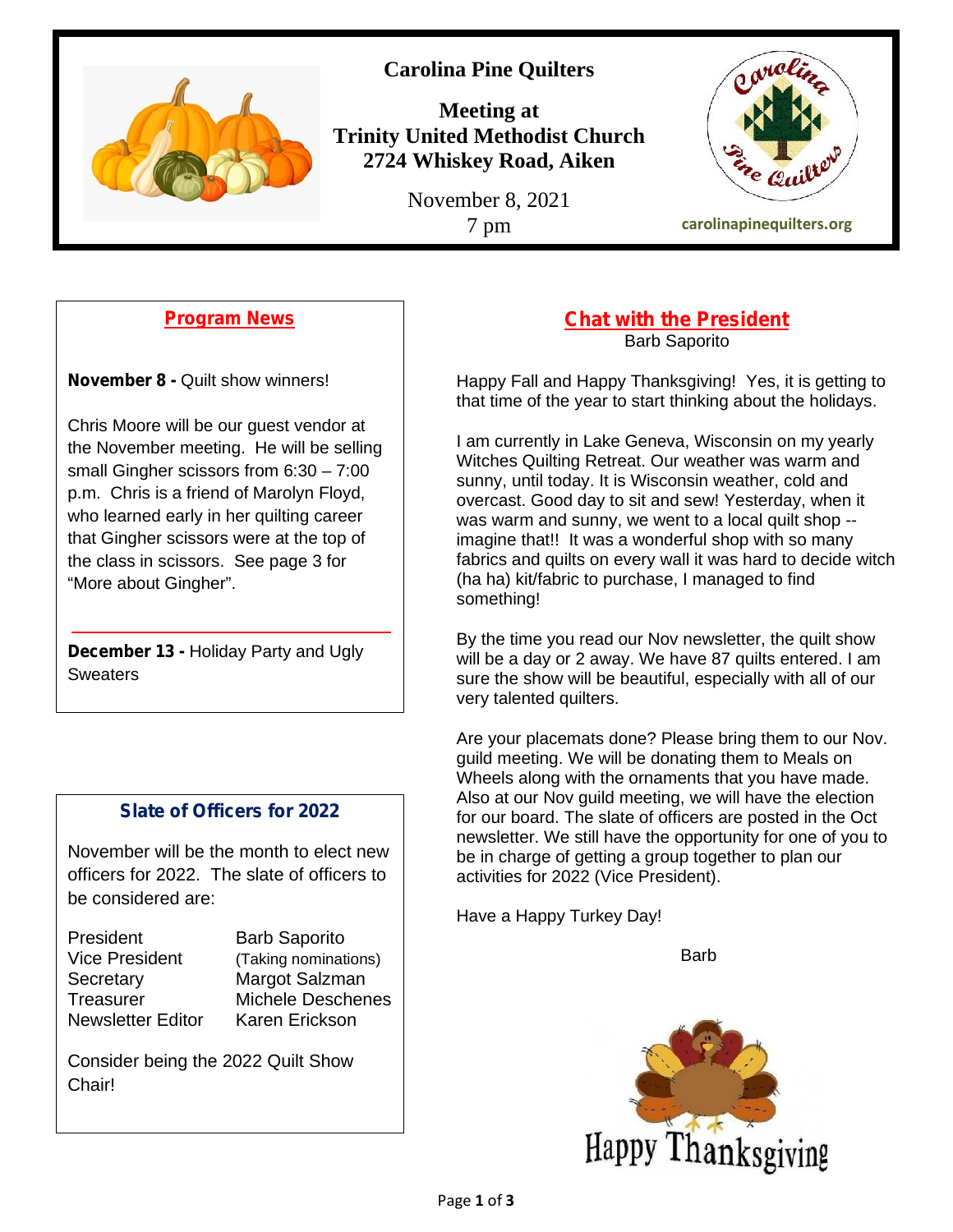## **Board Members**

**President –** Barb Saporito **Vice President –** Vacant **Secretary –** Margot Salzman **Treasurer –** Yvonne Walker **Newsletter Editor –** Karen Erickson **Webmaster –** Adela Dziekanowski

## **Committees**

| <b>Community Outreach:</b> |
|----------------------------|
| <b>Comfort Quilts:</b>     |
| <b>Hospitality:</b>        |
| <b>Membership:</b>         |
| Quilt Show:                |

**Carolyn Gibbons** Doris Leidheiser **Linda McCloskey Membership**: Adela Dziekanowski Vacant

| <b>Treasurer's Report</b>                |           |  |
|------------------------------------------|-----------|--|
| Yvonne Walker                            |           |  |
|                                          |           |  |
| Beginning Balance (corrected): \$4406.10 |           |  |
| Disbursements:                           | \$768.04  |  |
| Deposits:                                | \$0.00    |  |
| <b>Ending Balance</b>                    | \$3638.06 |  |

# **Community Outreach**

Carolyn Gibbons

If you have finished any of your Breast Cancer Awareness projects, please bring them to the next meeting.

But even more important -- **Please bring your placemats and your dollar bills!!**

We will vote on the placemats and the proceeds will go to Meals on Wheels, along with the placemats. We have always had a good turnout for this.





There will not be a Sit and Sew in November because of the quilt show and we'll probably not have one in December. We will address the issue of Sit and Sews at a later time to determine if you want to continue doing them.

### **November Birthdays**

- 11/03 Debbie Phillips
- 11/03 Carol Kiernan
- 11/11 Dorothy S Mock
- 11/22 Rachel Watson
- 11/22 Judy Nightingale
- 11/23 Betsy Cade
- 11/24 Barb Saporito
- 11/26 Mary Fleiss
- 11/26 Nancy Boyer
- 11/28 Marolyn Floyd



### **Early December Birthdays**

- 12/01 Diane Miller
- 12/01 Margot Salzman
- 12/09 Yvonne Walker



**CPQ 2021 Quilt Show**

Aiken County Historical Museum November 2 – 20, 2021

Quilt Take Down: Sunday, Nov. 21 at 2pm.

Quilt Pick-Up will be **1 day only**: Sunday, Nov. 21 from 3:30 – 5 pm.